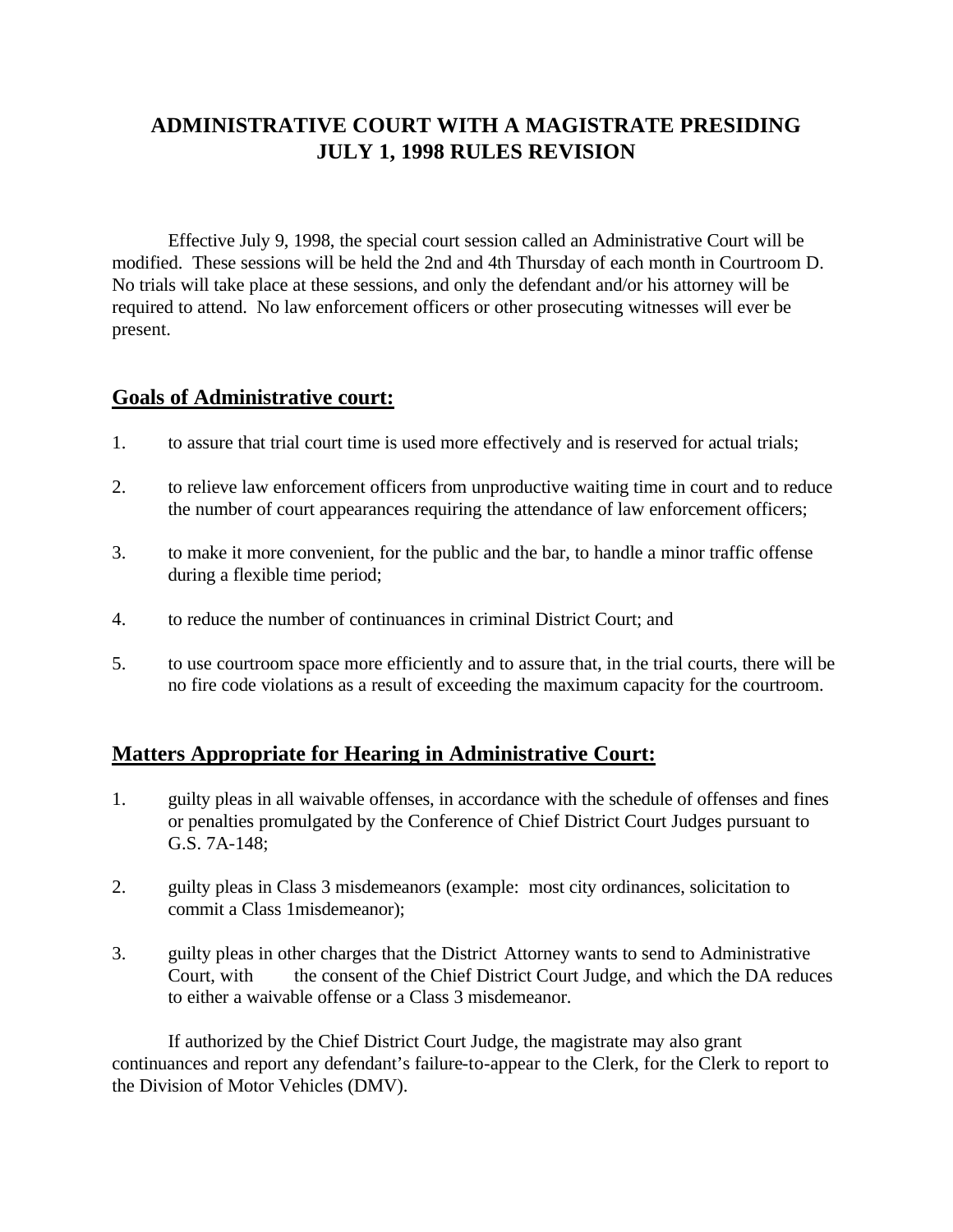Only if the Clerk of Superior court or an Assistant Clerk (not a deputy clerk) is present at these Administrative Court sessions, the Clerk or the Assistant Clerk may appoint counsel for indigent defendants. Otherwise, cases where the defendant may receive an active sentence should be set for District Court if a plea is not entered in Administrative Court.

If the law enforcement officer charges an individual with multiple violations, some of which would be appropriate for Administrative Court and some of which would not, that person should be cited for the officer's regular court date for all charges.

These Administrative Court procedures apply to all citations issued by Police Departments, the Sheriff, and the Highway Patrol, and only as directed by the District Attorney's Office. Administrative Court is not for warrants, summons, or other process. If an officer believes, for whatever reason, that he or she needs to talk with the District Attorney before the DA and judge can appropriately handle a case as a routine case, the officer may set that case for his or her regular court date.

#### **Continuances:**

Once a case is called in Administrative Court, there will be NO continuances to a subsequent Administrative Court session.

#### **Administrative Court Procedures:**

No cases should be set by the officer prior to 30 days from the date the process was issued and the citations must be turned in to the Clerk's Office promptly. No officer shall suggest to any defendant that he or she may come to the Judge's or District Attorney's Office before the court date to get a reduction or a dismissal, as these offices are not staffed to handle cases on a drop-in basis.

[Comment: The 30-day minimum will allow sufficient time for the citation or other criminal process to be returned to the Clerk's Office by the officer, for the Clerk to set up the case file and calendar the case for Administrative Court; and for the defendant to hire an attorney and/or to decide what his or her plea will be.]

Administrative Court will be in session from 8:30 a.m. to 12:30 p.m. and 2:00 p.m. to 4:00 p.m. On the date assigned, persons scheduled to appear in this court may come in anytime during these hours. Defendants will be heard on a first-come, first-served basis. Attempts will be made to accommodate attorneys when they arrive in court, to prevent any inconvenience for other courts requiring an attorney's presence. [However, such accommodation should not be done at the expense of the general public waiting for the court to hear their case.]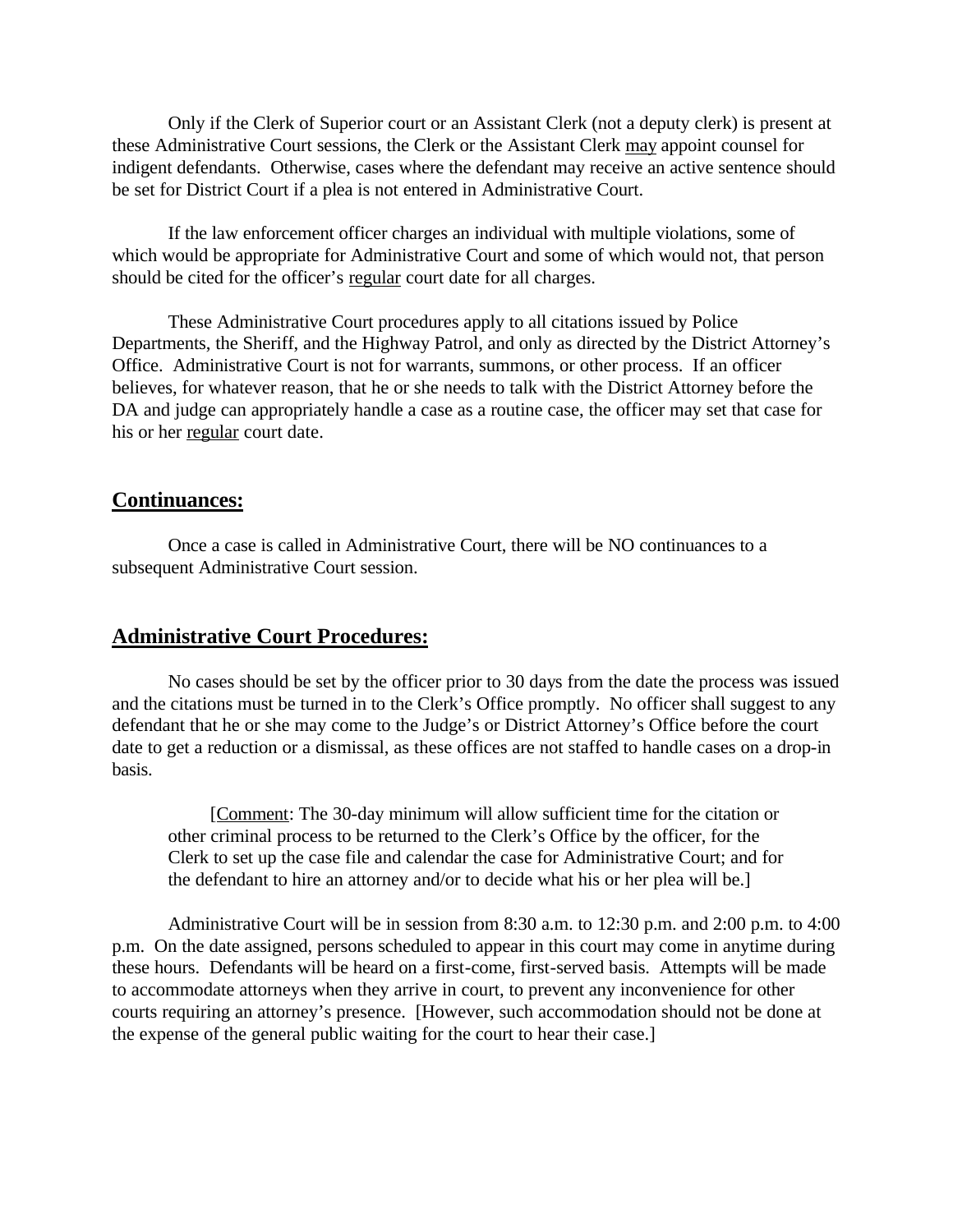### **Reporting Failures to Appear:**

In compliance with G.S. 20-24.1, at the close of each session [the calendar of remaining cases will be called and failed] and the clerk will report to the Division of Motor Vehicles, any failure to appear by any defendant whose name was on the Administrative court calendar for a traffic offense. In addition, in appropriate cases the clerk will present to a district court judge a calendar noting those individuals who failed to appear or dispose of their case, so that the judge may issue appropriate process for their failure to appear.

## **Additional Comments:**

Officers should remember to advise defendants that appropriate citations may be paid by waiver to the Clerk of Superior Court or any Magistrate, if done before the Administrative Court date.

Attached is a list of offenses approved for Administrative court. There are a few changes from the earlier list.

This the 2nd day of July, 1998.

\_\_\_\_\_\_\_\_\_\_\_\_\_\_\_\_\_\_\_\_\_\_\_\_\_\_\_\_\_\_\_\_

Richard W. Stone Chief District Court Judge

\_\_\_\_\_\_\_\_\_\_\_\_\_\_\_\_\_\_\_\_\_\_\_\_\_\_\_\_\_\_

Approved by:

Belinda J. Foster District Attorney